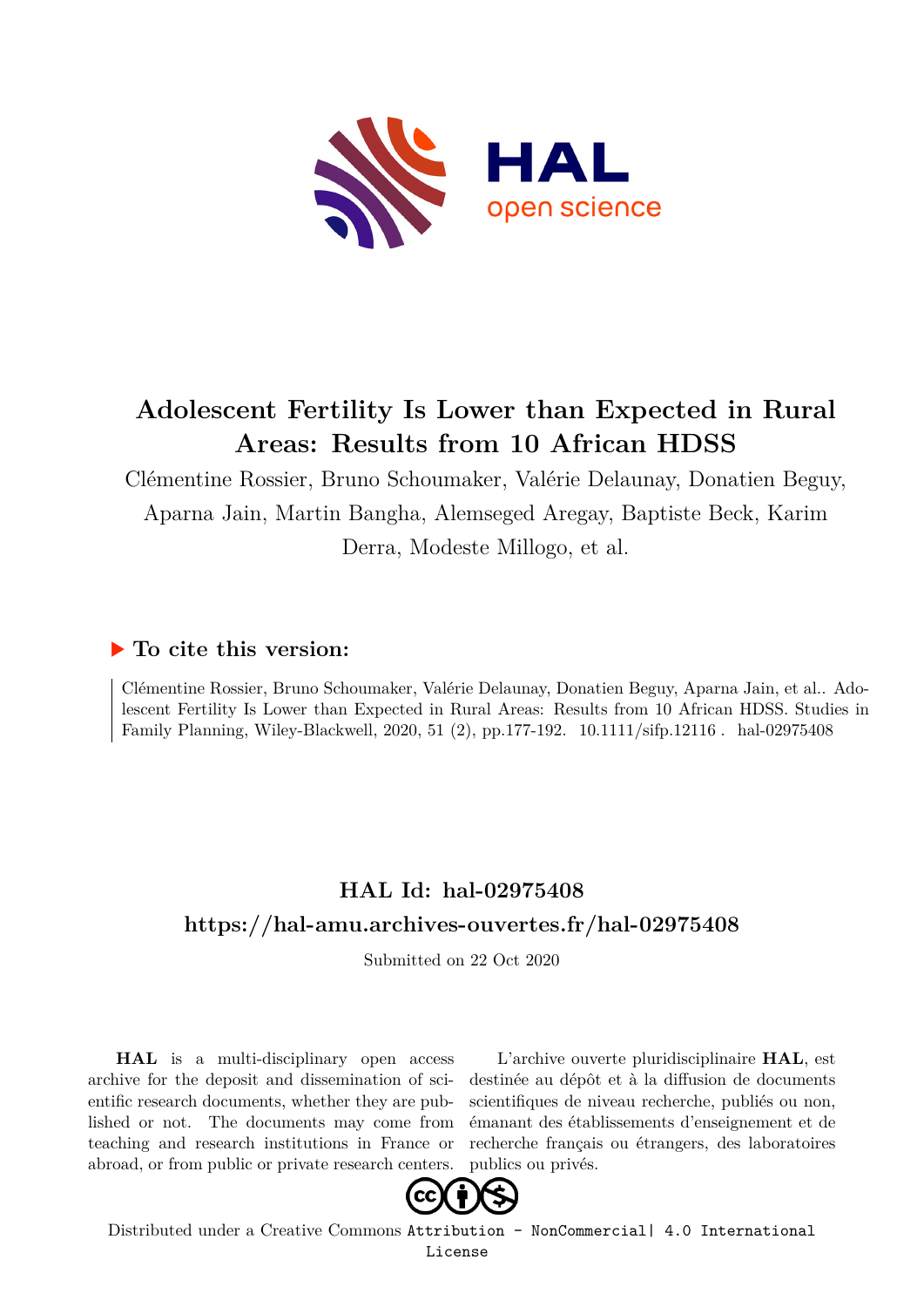# **Adolescent Fertility Is Lower than Expected in Rural Areas: Results from African HDSS**

Clémentine Rossier, Bruno Schoumaker, ValérieDelaunay,Donatien Beguy, Aparna Jain, Martin Bangha, Alemseged Aregay, Baptiste Beck, Karim Derra, Modeste Millogo, Albert Nk[hata](https://orcid.org/0000-0003-2505-4956) Dube, Kone Siaka, Marylene Wamukoya, and Pascal Zabr[e](https://orcid.org/0000-0003-1683-3341)

*The adolescent birth rate (ABR) is an important indicator of maternal health, adolescent sexual health, and gender equity; it remains high in sub-Saharan Africa. While Demographic and Health Surveys (DHS) are the main source of ABR estimates, Health and Demographic Surveillance Systems (HDSS) also produce ABRs. Studies are lacking, however, to assess the ease of access and accuracy of HDSS ABR measures. In this paper, we use birth and exposure data from HDSS in six African countries to compute local ABRs and compare these rates to DHS regional rates where the HDSS sites are located, standardizing by education and place of residence. In rural HDSS sites, the ABR measure* is on average 44 percent lower than the DHS measure, after controlling for ed*ucation and place of residence. Strong temporary migration of childless young women out of rural areas and different capacities in capturing temporarily absent women in the DHS and HDSS could explain this discrepancy. Further comparisons based on more strictly similar populations and measures seem warranted.*

Clémentine Rossier, University of Geneva, Geneva, Switzerland and Institut National d'Etudes Démographiques, Paris, France. E-mail: clementine.rossier@unige.ch. Bruno Schoumaker, Université Catholique de Louvain, Louvain-la-Neuve, Belgium. Valérie Delaunay, Institut de Recherche pour le Développement, Marseille, France. Donatien Beguy, African Population and Health Research Center, Nairobi, Kenya. Aparna Jain, Population Council, New York City, USA. Martin Bangha, INDEPTH Network, Accra, Ghana. Alemseged Aregay, University of Gondar, Gondar, Ethiopia. Baptiste Beck, Institut de Recherche pour le Développement, Marseille, France. Karim Derra, IRSS-DRO/Clinical Research Unit of Nanoro (CRUN), Ouagadougou, Burkina Faso. Modeste Millogo, Université Joseph Ki-Zerbo, Ouagadougou, Burkina Faso. Albert Nkhata Dube, Karonga Prevention Study, Karonga, Malawi. Kone Siaka, Centre Suisse de Recherches Scientifiques (CSRS), Abidjan, Côte d'Ivoire. Marylene Wamukoya, African Population and Health Research Center, Nairobi, Kenya. Pascal Zabre, Centre de Recherche en Santé de Nouna (CRSN), Nouna, Burkina Faso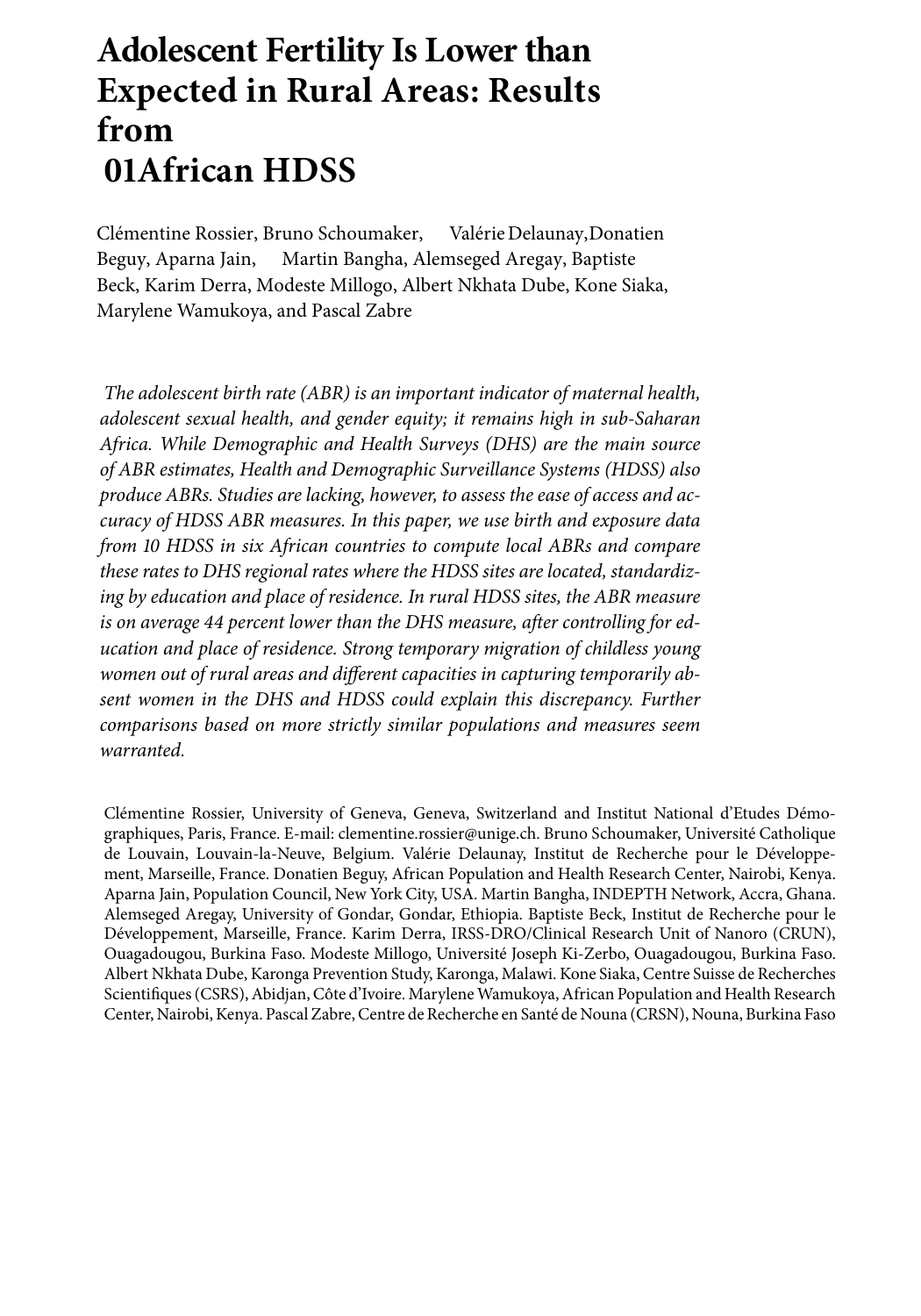#### **INTRODUCTION**

ddressing adolescent childbearing has been a development priority since the 1994<br>Cairo Conference. Initially, global discourse framed adolescent childbearing as a<br>maternal health issue. The maternal mortality rate is indee Cairo Conference. Initially, global discourse framed adolescent childbearing as a maternal health issue. The maternal mortality rate is indeed three times higher among young women (Nove et al. 2012), and young mothers and their children have worse health outcomes (United Nations [UN] 2013). Accordingly, the adolescent birth rate (ABR) (i.e., the fertility rate of women aged 15–19) was introduced as an indicator to measure progress and improvements in maternal health in the Millennium Development Goals in 2000 and was maintained as such in the Sustainable Development Goals in 2015. In recent years, more attention has been given to adolescent fertility as a marker of women's status (Heckert and Fabic 2013); it is used as one component of the latest Gender Inequality Index (UN 2010). In fact, low levels of educational attainment and a lack of job prospects for young women are important drivers of early initiations into unions and childbearing. Simultaneously, early fertility contributes to high rates of school drop-out and poor economic opportunities among young women (Coyne and Onofrio 2012). Over the years, the ABR has also become an indicator of young people's sexual and reproductive health, as it is closely related to adolescents' unmet need for contraception (UN 2013).

Like other developing regions, sub-Saharan Africa (SSA) has witnessed a decline in its ABR over the past 50 years. In 1970–1975, women aged 15–19 in SSA had 152 births per 1000 woman-years. This reduced to 109 per 1000 woman-years by 2010–2015 (UN 2015). These levels of adolescent childbearing, however, remain strikingly higher than in other parts of the word: in 2010–2015, ABR was 16 per 1000 in Europe, 28 in North America, 30 in Asia and Oceania, and 67 in Latin America and the Caribbean.

Since the early 1980s and with over 200 surveys implemented in developing countries worldwide, the Demographic and Health Surveys (DHS) are the main source of data to monitor adolescent fertility in SSA. Given the heavy reliance on these data for fertility and mortality estimates in countries devoid of complete vital statistics, great efforts are devoted to DHS data collection, quality checks, and variable preparation. Attention to quality continues after data collection. Analysts recurrently scrutinize the DHS birth histories for several potential biases: birth omissions, birth displacements (i.e., erroneous birth dates), as well as age misreporting. These periodic assessments show that the quality of the DHS birth histories is excellent or acceptable for most surveys and has been improving over the past 20 years (Pullum and Becker 2014). Reporting of age is often more inaccurate, but since biases tend to be unsystematic this issue is not thought to bear heavily on fertility rates (Pullum and Staveteig 2017). Nevertheless, published fertility rates that are computed from uncorrected birth data collected for the past three years can be quite different from the reconstructed fertility rates that are computed from complete birth histories over successive DHS (Schoumaker 2014). The later procedure corrects for births omissions and displacements that can be numerous in some surveys. Even so, almost all biases that could potentially affect DHS fertility estimates tend to underestimate the fertility rates rather than the opposite (Schoumaker 2014), a tendency to keep in mind as we compare DHS ABRs with ABRs generated in Health and Demographic Surveillance sites (HDSS) below.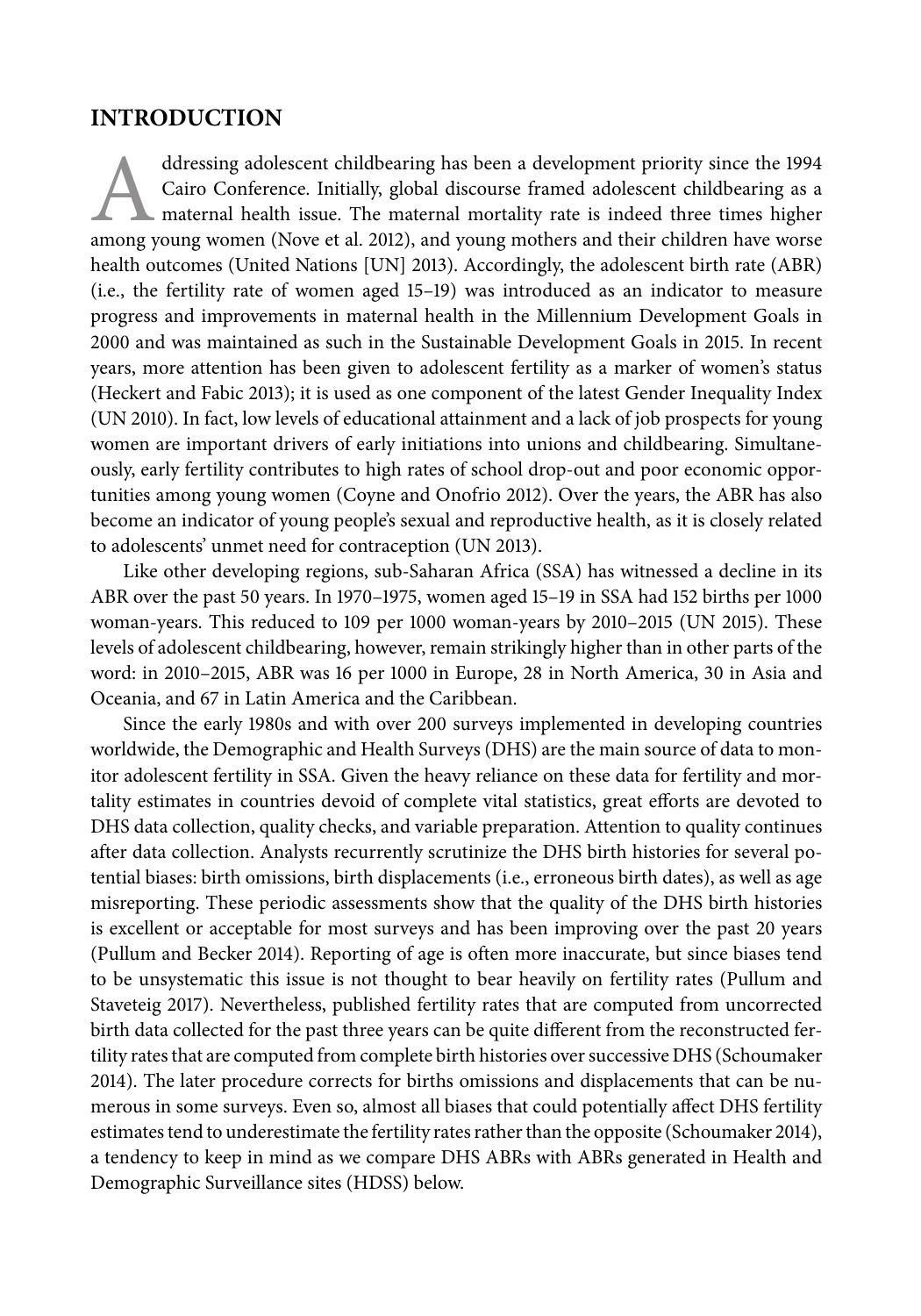The INDEPTH network is comprised of 48 HDSS in low- and middle-income countries, and as of 2012, 37 of them were located in SSA (Sankoh and Byass 2012). All INDEPTH sites conduct prospective monitoring of the population living in the area under surveillance, which often corresponds to a health district. After an initial census, all entries into and out of the population (immigrations, births, deaths, and emigrations) are recorded at least once a year and often several times a year. While INDEPTH HDSS sites are better-known for their mortality-by-cause data (Streatfield et al. 2014), the information on births collected in surveillances sites have been used in different instances. Births are sometimes the object of cohort studies nested on HDSS platforms, as in a prospective study of unintended pregnancies among young women in the Nairobi HDSS (Beguy et al. 2014). HDSS sites also often undertake health interventions, among which family planning or maternal health experiments, as in the Matlab HDSS (Phillips et al. 1984). In such interventions, fertility is an important outcome variable.

But how reliable are HDSS fertility data in general and HDSS ABRs in particular? Over the years, the network has put in place several mechanisms to ensure the quality and comparability of the data collected across its sites. First, the INDEPTH Resource Kit provides standard data collection forms and procedures (INDEPTH 2008). For example, when a site begins (and afterwards when a new person enters the area under study), fieldworkers are requested to ask for an ID or vaccination card to ascertain the date of birth, to minimize age misreporting. Moreover, INDEPTH HDSS sites provide core datasets each year to the network (vital events and entries/exits of residents) and statistics. The network examines these data annually; only sites whose data are of sufficient quality to be included in the online statistics generator INDEPTHStats [\(http://www.indepth-network.org/data-stats/indepthstats\)](http://www.indepth-network.org/data-stats/indepthstats) continue to be a full member of INDEPTH [\(http://www.indepth-network.org/member-centres/types](http://www.indepth-network.org/member-centres/types-membership)[membership\)](http://www.indepth-network.org/member-centres/types-membership).

The longitudinal design itself helps to improve the quality of the data collected in HDSS sites. Field agents go into the field for surveillance rounds with the list of household members who were present at the last round; during their visits, they remind the household respondent about the residents listed at the previous round, and check on their current status. They register births and other vital events for all residents, even those who are temporarily absent. They identify errors or gaps left in previous rounds and correct them in the current round. Data managers also perform quality checks between rounds, and inconsistencies are corrected in the next round. In addition, fieldworkers are often part of the community themselves so at times are aware of changes in household structures due to their own residence in the area. Moreover, in some sites, as in the Ouagadougou HDSS (Soura et al. 2019), key informants collect independent lists of births and deaths that are cross-checked with the vital events collected by fieldworkers during household visits. Also, in most sites data collection has now shifted to electronic devices, which has further improved the quality of the data (Mukasa et al. 2017).

For these various reasons, HDSS sites usually outperform other local sources of data. For instance, a recent paper compares the data collected in the Navrongo HDSS in Ghana to the census data and findings indicate that the HDSS indicators are more reliable (Wak et al. 2017). HDSS data also offer a gold standard in diverse experiments. For example, HDSS data have been used to assess the progress of official vital statistics registration in the Agincourt HDSS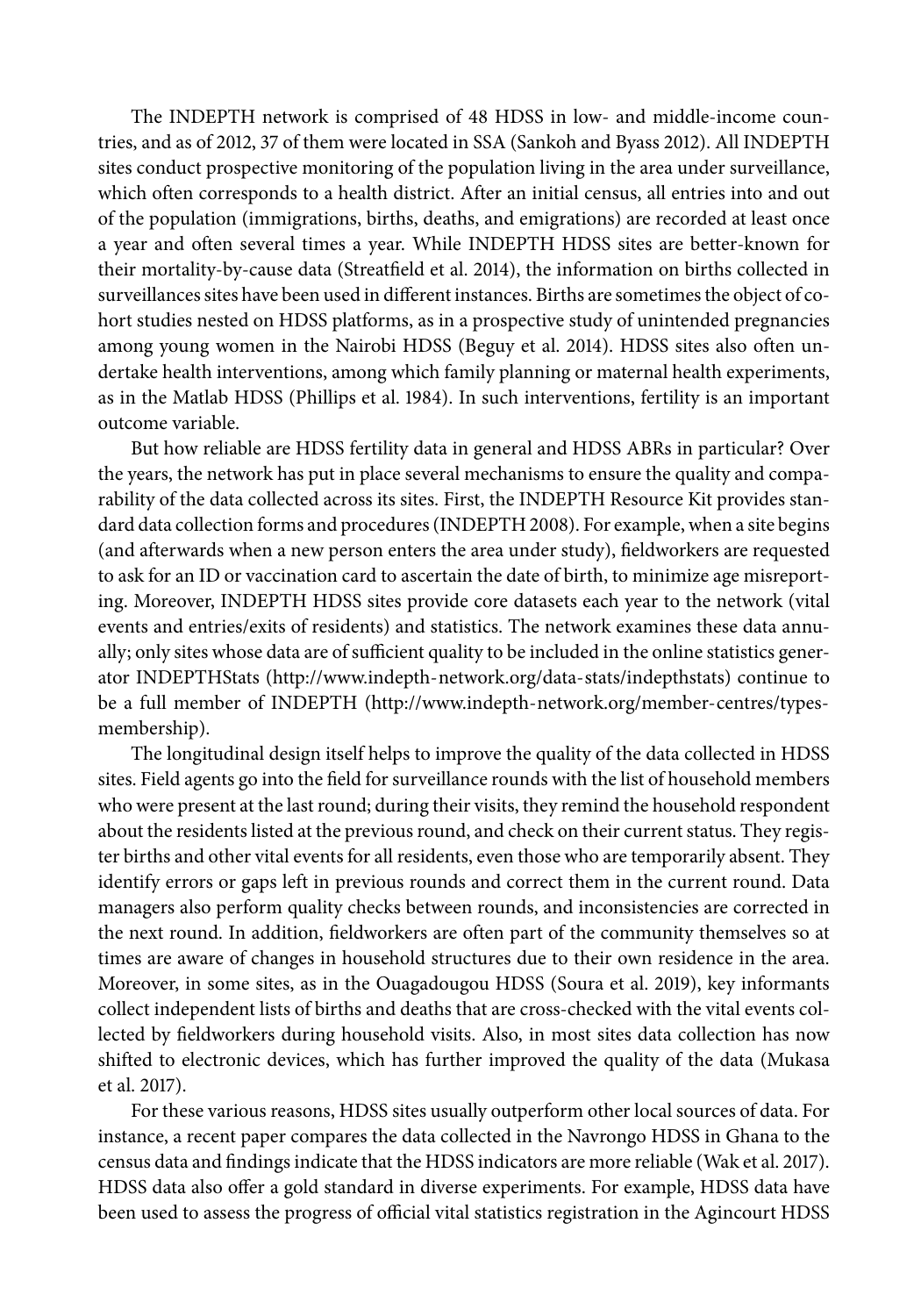in South Africa (Garenne et al. 2016) and the completeness of adult mortality counts in demographic surveys in the Senegalese sites (Helleringer et al, 2014). HDSS data are also more complete than health facility statistics, since many births and deaths occur at home in the areas of concern (Byass, de Savigny, and Lopez 2014). In some HDSS sites, fertility or mortality rates have declined following a health or family planning intervention like in the Kisumu HDSS where adult mortality dropped after the introduction of HIV therapy (Gargano et al. 2012). So vital rates monitored in HDSS sites sometimes differ from levels observed in surrounding areas; but these instances are well documented. In the current validation exercise, none of the HDSS sites hosted an intervention that could explain any change in the ABR.

Altogether, given that HDSS data are generally found to be of good quality, it could be expected that HDSS fertility rates align with fertility estimates from the DHS, and other highquality sources on the topic. The only thorough assessments of HDSS fertility rates done to date reveals a totally different picture however. A comparison between three Senegalese HDSSs (Niakhar, Mlomp, Bandafassi) and the 2002 and 2013 national censuses conducted in the surveillance areas show that HDSS fertility rates are much lower than census rates, especially at younger ages (Ndiaye et al. 2018). In the Niakhar HDSS in 2013, for instance, the ABR was 42/1000 according to HDSS data as opposed to 84/1000 births per women according to the census in the same area. The difference is very large, and goes in the unexpected direction, as censuses are a priori more likely to omit births than HDSS. Further analysis points to the implementation of the definition of residence. In the Senegalese censuses, as in other censuses in the region as well as in the DHS, individuals are counted as "residents" if they usually lived in the household for more than six months or arrived recently and intend to stay longer than six months; people who have left less than six months ago and can be expected to return within that time window are also residents. Several definitions are used in the Senegalese HDSS, one of which matches the census definition. However, after applying the census definition of residence to the HDSS data, Ndiaye et al. (2018) still found HDSS fertility rates to be much lower: not because births were missing, but because more women appeared in the denominator. Indeed, the population counted in the HDSS was higher compared to census counts, even when using the same definition. For example, the population aged 15–59 was 20 percent smaller in the census data than in the HDSS data for Mlomp in 2013. The authors concluded that the longitudinal nature of the HDSS yields larger resident counts, because people who have left since less than six months are counted more systematically. Further, they found that temporary female migrants have very low recent fertility rates compared to sedentary residents, and that (high fertility) sedentary residents are those who are disproportionately captured by the census. The TFR in Mlomp in 2002, for instance, was 4.8 children per woman according to the census but only 3.0 according to the HDSS data for the same year. Once only sedentary women are kept in the Mlomp HDSS database (eliminating all those who were gone for less than six months), age-specific fertility rates computed from HDSS data also amounted to 4.8 children per woman.

Altogether, the work by Ndiaye et al. (2018) indicates that HDSS fertility rates could be much lower—especially at young ages—compared to cross-sectional sources in rural African areas. This may be a nontrivial issue as temporary migration of young people is widespread in African rural areas and often essential for rural household survival (Beauchemin and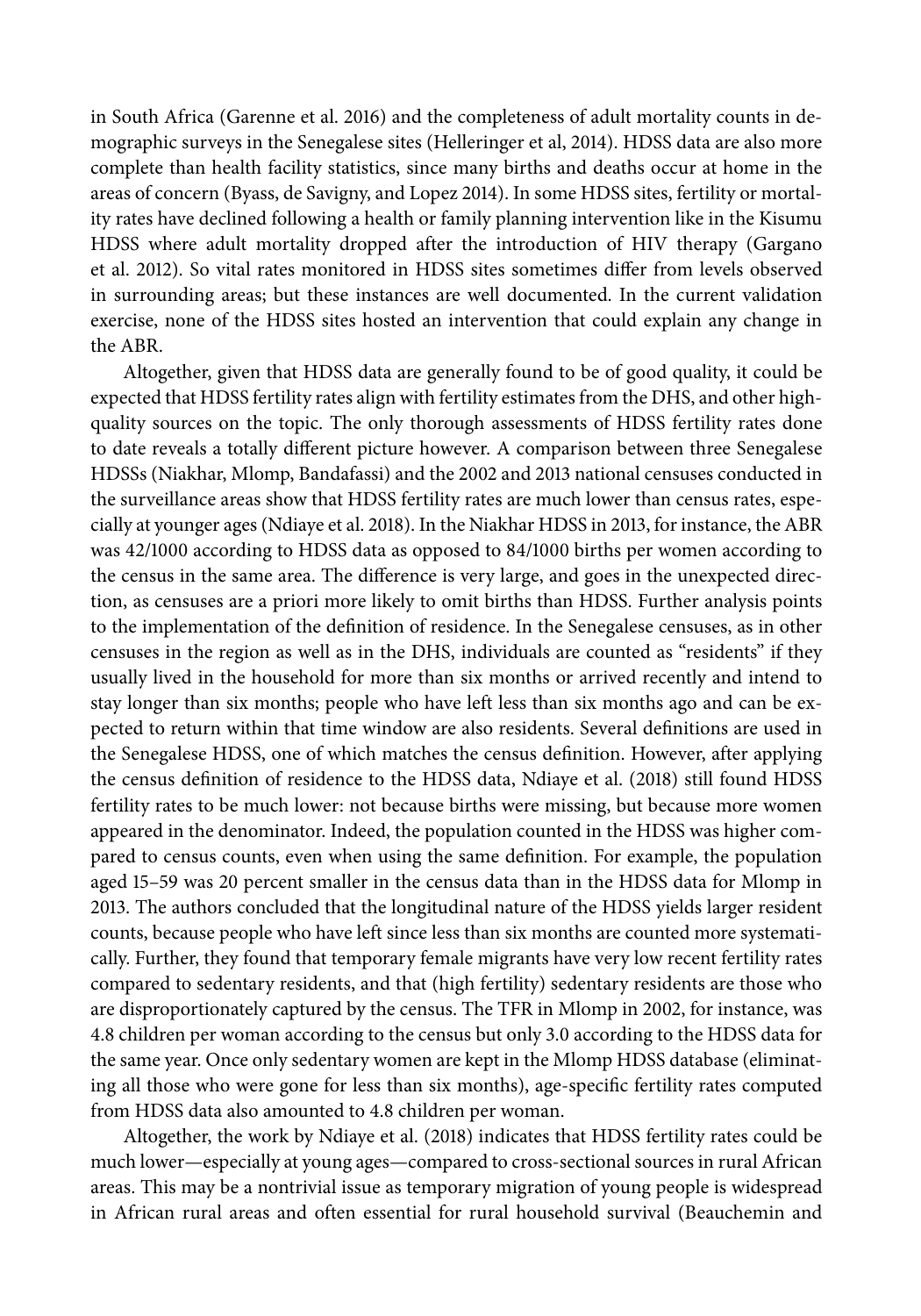Bocquier 2004; Delaunay et al 2016; Hampshire 2002; Hertrich and Lesclingand 2013; Konseiga 2007; Lesclingand 2011; Sauvain-Dugerdil 2013), and as having small children has been shown to impede migration especially for women in that context (Pongi 2018). Important temporary migration flows of childfree young women out of rural areas may thus affect greatly the measurement of fertility rates in cross-sectional sources. In urban areas, young migrants away for a few months can also be hypothesized to keep their fertility low; but as nonmobile young city dwellers do the same, the (non)inclusion of temporary migrants will likely not affect fertility rates.

In the current study, we invited INDEPTH sites to a workshop on the model of the IN-DEPTH cause-of-death analysis (Streatfield et al. 2014) to perform an assessment of adolescent birth rates. The ABR is the focus of this study rather than fertility rates in general because of the particular policy relevance of this indicator. The aim of this effort was not to produce ABRs for INDEPTH sites (they are already available on INDEPTHStats for participating sites), but *standardized* ABRs (using as many socioeconomic variables as possible) in order to compare HDSS ABRs to DHS ABRs for the region of the HDSS. While this comparison strategy has its limitations, which we will discuss, it provides a first test of the hypothesis that HDSS fertility rates measured in rural African sites are substantially lower than DHS estimates, not because of data quality or definitional issues, but because the population entering in the denominator of the rate can be expected to be different.

On another level, publishing a series of African HDSS ABRs will help highlight the diversity in adolescent fertility rates found at the local level. Indeed, high fertility countries are often conceived as uniform wholes: ABRs and other fertility measures produced by the DHS are usually discussed only at the national level, or for different socioeconomic groups within nations. But social inequalities have a strong geographical grounding; at the local level in high fertility countries, ABRs can be expected to extend the entire range from low to very high levels because of the diversity in socioeconomic conditions, a reality that remains seldom depicted.

### **DATA AND METHODS**

We sent a call to all INDEPTH sites to participate in a comparative adolescent fertility analyses workshop. A total of 18 sites, all African, responded and participated in a one-week workshop organized in Accra in May 2016.

#### **Computing Basic HDSS ABRs**

At the workshop, we first asked each site to produce basic ABRs for as many years as possible, supplying them with model programs and step-by-step instructions (Bocquier et al. 2017). All HDSS sites collect data on births that take place in the surveillance area and link this information to the mother's and household/dwelling's unique identifiers. Routine core data collected for all births include the date of birth, the sex of the child, the mother's age at the time of birth, and whether the birth was a singleton or a multiple birth. Sites prepared the data in an event-history format by creating a "core residency file" based on a "beginning/end of state" file of women aged 15–49, including their date of birth and unique identifier. Second,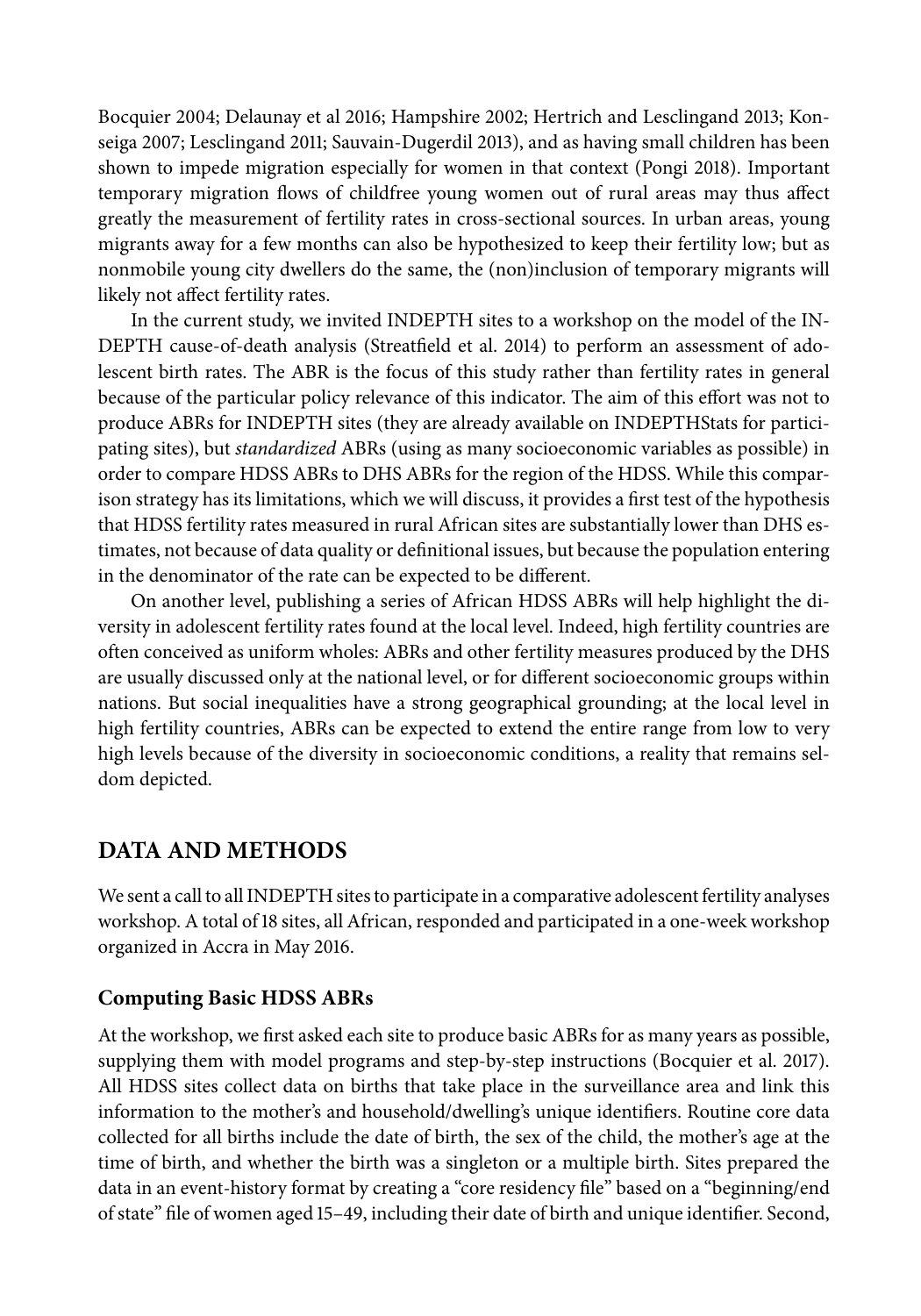|                   | Population<br><b>Starting</b><br>2014<br>Location<br>year |        |       | DHS year and<br>region | Year of comparison<br>for HDSS rates* |  |
|-------------------|-----------------------------------------------------------|--------|-------|------------------------|---------------------------------------|--|
| Senegal           |                                                           |        |       | 2014                   |                                       |  |
| <b>Bandafassi</b> | 1970                                                      | 13,000 | Rural | Kedougou               | 2012                                  |  |
| Niakhar           | 1962                                                      | 43,000 | Rural | Fatick                 | 2012                                  |  |
| Mlomp             | 1985                                                      | 8,200  | Rural | Ziguinchor             | 2012                                  |  |
| Burkina Faso      |                                                           |        |       | 2010                   |                                       |  |
| Nouna             | 1992                                                      | 93,000 | Rural | Bouche de Mouhoun      | 2008                                  |  |
| Nanoro            | 2009                                                      | 54,780 | Rural | Center West            | 2009                                  |  |
| Ouagadougou       | 2009                                                      | 82,387 | Urban | Ouagadougou            | 2009                                  |  |
| Côte d'Ivoire     |                                                           |        |       | 2011-2012              |                                       |  |
| Taabo             | 2008                                                      | 45,766 | Rural | Sud sans Abidjan       | 2009                                  |  |
| Ethiopia          |                                                           |        |       | 2011                   |                                       |  |
| Kilite            | 2009                                                      | 65,848 | Rural | Tigray                 | 2009                                  |  |
| Kenya             |                                                           |        |       | 2014                   |                                       |  |
| Nairobi           | 2003                                                      | 61,695 | Urban | Nairobi                | 2012                                  |  |
| Malawi            |                                                           |        |       | 2010                   |                                       |  |
| Karonga           | 2002-2004                                                 | 35,730 | Rural | Northern               | 2008                                  |  |

**TABLE 1 10 HDSS sites in six African countries, and last DHS in their region** 

<sup>∗</sup>The quantities are calculated for DHS year −2 except for Nanoro and Ouagadougou which used year of last DHS −1, because they started data collection in 2009.

births were added as new events to this "core residency file." Using this file, sites computed ABRs by calendar year using events and exposures recorded, for all available years. These rates remain unweighted, since information are collected exhaustively in the sites.

The 10 sites out of 18 that produced basic ABRs during the workshop are listed in Table 1. They are located in six African countries: Senegal (Bandafassi, Niakhar, Mlomp), Burkina Faso (Nouna, Nanoro, Ouagadougou), Ethiopia (Kilite), Kenya (Nairobi), Côte d'Ivoire (Taabo), and Malawi (Karonga) (Beguy et al. 2015; Crampin et al. 2012; Delaunay et al., 2013; Derra et al. 2012; Kone et al. 2014; Pison et al. 2014, 2018; Rossier et al. 2012; Sié et al. 2010). The average population under surveillance in these sites (all ages) is estimated at 55,000 individuals, ranging from a low of 8,000 in Mlomp to a high of 93,000 in Nouna. The sites in Senegal have long historical data series, having begun data collection in the 1960s, 1970s, and 1980s. Nouna, in northern Burkina Faso, began the surveillance program back in 1992; all other sites are relatively recent.

#### **Computing ABRs for the DHS Region**

The next step was to compute the DHS ABRs for the region in which each of the 10 sites are located. We first matched each site with its DHS region. All six countries had had a DHS recently (between 2010 and 2014); Table 1 shows the year of the most recent DHS survey at the time, and the DHS region in which the HDSS is located.

When compared to the sample of the corresponding DHS region, the number of women aged 15–19 is larger even in the smallest HDSS site (Table 2). While we were interested in adolescent births reported at each age and especially in births to very young women (before aged 16), DHS sample sizes at the regional level were too small to allow for this distinction. Moreover, the level of fertility before aged 15 was found to be negligible in the HDSS sites. We therefore focused on the ABR computed for the 15–19 age group as a whole in the two data sources.

We computed the DHS ABRs for the 10 regions using tfr2, a Stata program designed to compute fertility rates from the DHS using all births reported in the last five years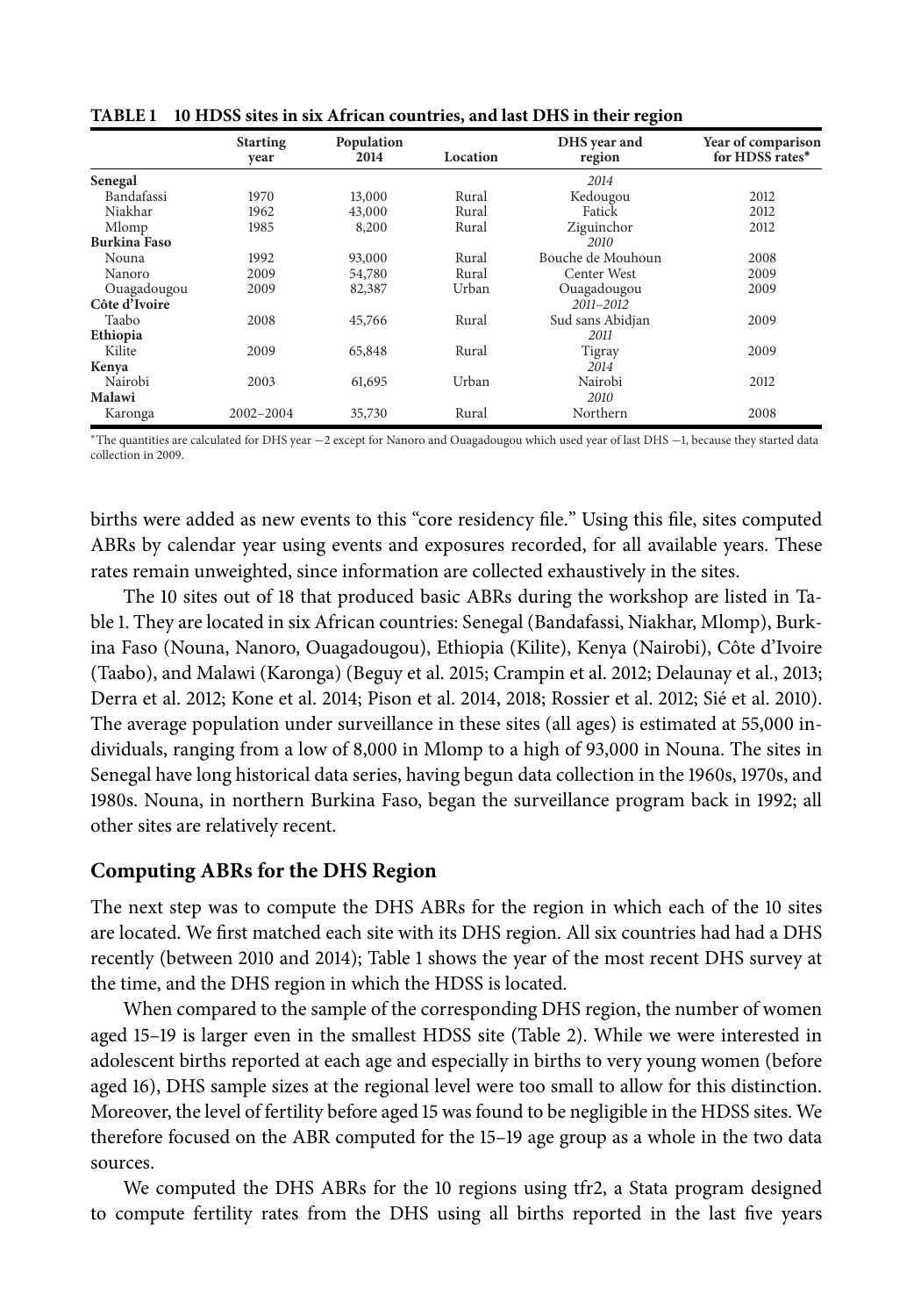|              | educational level and urban residence                      |                                                  |                                                            |                       |                                                  |                                                      |                                                           |                                                                    |                                                    |                                                     |
|--------------|------------------------------------------------------------|--------------------------------------------------|------------------------------------------------------------|-----------------------|--------------------------------------------------|------------------------------------------------------|-----------------------------------------------------------|--------------------------------------------------------------------|----------------------------------------------------|-----------------------------------------------------|
|              | Number 15-19                                               |                                                  | Ratio 15-19 to 15-49                                       |                       |                                                  | <b>ABR</b>                                           |                                                           |                                                                    | TFR                                                |                                                     |
| iDSS sites   | <b>HDSS Year of</b><br>comparison<br>(in person<br>years)* | unweighted)<br><b>DHS</b> Last<br>$s$ urve $v^*$ | comparison<br><b>HDSS</b> Year<br>$\overline{\phantom{a}}$ | survey<br>DHS<br>Last | comparison<br><b>HDSS</b> Year<br>$\mathfrak{h}$ | and 95% confidence<br>DHS (5 last years)<br>interval | HDSS corrected<br>distribution<br>educational<br>with DHS | corrected with<br>distribution<br>DHS urban<br>HDSS                | comparison<br><b>HDSS</b> Year<br>$\int$           | (5 last years)<br><b>DHS</b>                        |
| Bandafassi   | 696                                                        |                                                  | 0.24                                                       |                       | 113                                              | $0.194(0.1415 - 0.248)$                              |                                                           | hly rural                                                          |                                                    |                                                     |
| Niakhar      | 2121                                                       |                                                  |                                                            |                       | 0.65                                             | $0.081(0.0575 - 0.105)$                              | 0.035                                                     |                                                                    |                                                    |                                                     |
| Momp         |                                                            |                                                  | 0.23                                                       |                       |                                                  | $0.083(0.0535 - 0.114)$                              |                                                           |                                                                    |                                                    |                                                     |
| Nouna        |                                                            |                                                  | 0.21                                                       |                       |                                                  | 165 (0.1455-0.186)                                   |                                                           |                                                                    |                                                    |                                                     |
| Nanoro       | 510<br>3862<br>4148                                        |                                                  | 0.23                                                       |                       | 0.026<br>0.138<br>0.065                          | $0.134(0.1085 - 0.160$                               | 0.138<br>0.067<br>0.043<br>0.027                          | Only rural<br>Only rural<br>Only rural<br>Only rural<br>Only urban |                                                    |                                                     |
| uagadougou   |                                                            |                                                  | 0.23                                                       |                       |                                                  | $0.050(0.0365 - 0.065$                               |                                                           |                                                                    |                                                    |                                                     |
| aabo         | 886                                                        |                                                  | 0.13                                                       |                       | 0.213                                            | 134 (0.1065-0.162)                                   |                                                           | 0.202                                                              |                                                    |                                                     |
| Glite        | 4526                                                       |                                                  | 0.28                                                       | 0.26                  | 0.027                                            | 0.98 (0.0735-0.122                                   |                                                           | 0.025                                                              |                                                    |                                                     |
| Nairobi      | 2786.6                                                     |                                                  | 0.15                                                       | 0.12                  | 0980.0<br>0HL                                    | $0.081(0.0585 - 0.104)$                              |                                                           | Only urban                                                         | ti si si si si si si si<br>ti si si si si si si si | 5<br>5 3 3 5 5 5 6 7 6 9 6<br>6 9 9 9 9 9 9 9 0 9 9 |
| Karonga      | 1765.2                                                     | 968                                              | 0.23                                                       | 0.23                  |                                                  | $1.171(0.157 - 0.188)$                               | 0.105                                                     | Only rural                                                         |                                                    |                                                     |
| *See Table 1 |                                                            |                                                  |                                                            |                       |                                                  |                                                      |                                                           |                                                                    |                                                    |                                                     |

| ί<br>$\blacksquare$<br>:<br>C<br>$\frac{1}{2}$<br>$100$ and $100$ and $100$ and $100$ and $100$<br>j<br>Í<br>ļ<br>֧֖֖֧֧֧֧֧֧֧֧֧֧֧֧֚֚֚֚֚֚֚֚֚֚֚֚֚֚֚֚֚֚֚֚֚֚֚֚֓֝֓֝֓֝֬֝֓֝֓֝֓֝֬֝֬֓֝֬֝֬<br>i<br>ו<br>נ<br>I | and lower and was seen to the second case of |
|-----------------------------------------------------------------------------------------------------------------------------------------------------------------------------------------------------|----------------------------------------------|
| <b>TARIE?</b><br>l<br>ו<br>ו<br>֖֖֖֖֪ׅׅׅׅ֖֧֪֪ׅ֪֪֪ׅ֪֪֪ׅ֪֧֚֚֚֚֚֚֚֚֚֚֚֚֚֚֚֚֚֚֚֚֚֚֚֡֝֝֝֬֝֬֝֬֓֝֓֓֓֞֬֝֬                                                                                                   | くうくうし                                        |

oee aane 1.<br>\*The quantities are calculated for DHS year –2 except for Nanoro and Ouagadougou which used year of last DHS –1, because they started data collection in 2009). Nouna and Niakhar also provided their computation<br> ∗The quantities are calculated for DHS year −2 except for Nanoro and Ouagadougou which used year of last DHS −1, because they started data collection in 2009). Nouna and Niakhar also provided their computation only for year −1.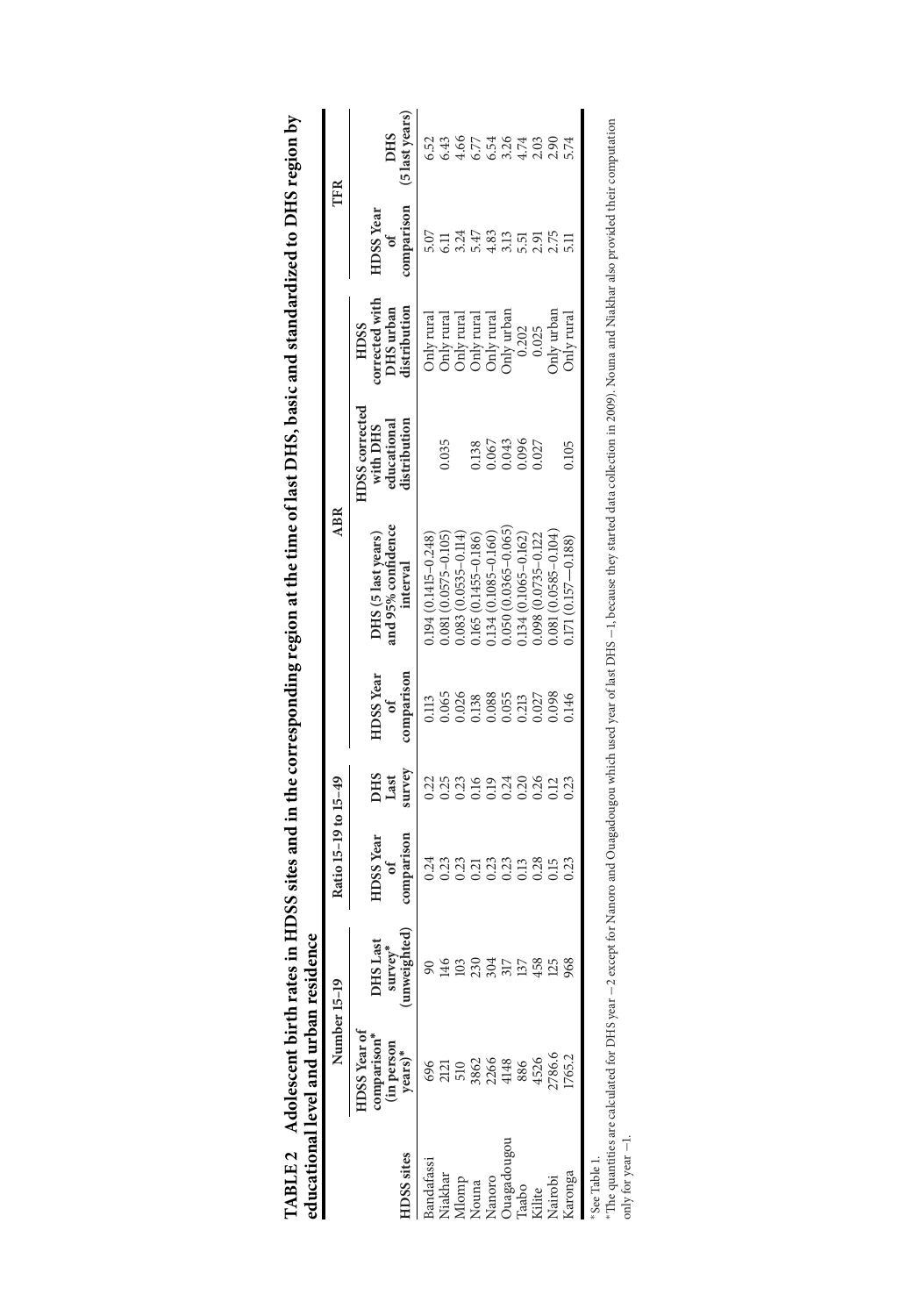(Schoumaker 2013). DHS regional samples were weighted. We used the entire DHS regional sample for Nairobi and Ouagadougou, and the rural sample for the remaining regions. Indeed, the Nairobi and Ouagadougou HDSS sites are located in capital cities and are completely urban (the regions are also almost entirely urban); six HDSS sites are completely rural (the three Senegalese sites, and Nouna, Nanoro, Karonga); and the two remaining sites (Kilite and Taabo) are rural but include an urban area. HDSS and DHS define "urban" by their respective national statistical offices, which varies by country.

Because we compute DHS ABRs with data pertaining to the five years preceding the survey, we placed the year of comparison for HDSS rates in the middle of the five-year period preceding the last DHS. In practice, we choose to work with the year of the last DHS-2 (except for two sites which started data collected the year of the last DHS-1) (Table 1, last column).

#### **Standardized HDSS ABRs**

Because the structure of the population of adolescents in HDSS sites likely differs from that in the entire region, even after restricting the DHS sample to the appropriate place of residence (urban or rural), we searched for socioeconomic variables present in both datasets to standardize the HDSS ABRs. The only socioeconomic indicator collected in most HDSS sites was educational level. However, not all sites monitor educational level *continuously* (every year or at least periodically); in fact three HDSS sites out of the 10 had no or incomplete data on educational attainment (Bandafassi, Mlomp, Nairobi). In the seven remaining sites, we added this information to the core residency files. We then produced the distribution of women 15–19 by educational level in the two sources (none, some primary, some secondary or more), and recalculate the ABRs for the HDSS, applying to the HDSS the educational distribution found at the regional level in the DHS. In the two HDSS sites that were rural but with a town qualifying as urban, we also weighted in a separate analysis the initial HDSS population according to the urban/rural distribution in the DHS region, before computing HDSS one more time.

#### **Temporary Migrants' Counts and Their Effect on Fertility Rates in the Two Data Sources**

Finally, to test whether a mismatch between the two sources in rural sites could possibly be due to less fertile temporary migrants being more often captured by HDSS, as seen in the Senegalese HDSS-census comparison, we conducted an additional analysis. However, as the workshop was over by the time this interrogation arose, it was not possible to extend this analysis to all seven sites. We worked with the two sites closest to the workshop organizers, one urban site in Ouagadougou (Burkina Faso) and one rural site in Niakhar (Senegal), to compare the fertility of sedentary adolescents to the fertility of mobile ones.

In the rural site, adolescent fertility was compared for those who stayed in the surveillance site during the year of interest and those who migrated out of the surveillance site (typically to the city) and later returned. In the urban site, adolescent fertility was compared between those who entered the city migrating (typically from rural areas) during the year of interest, and those who remained urban residents, and those who left temporarily. We also compared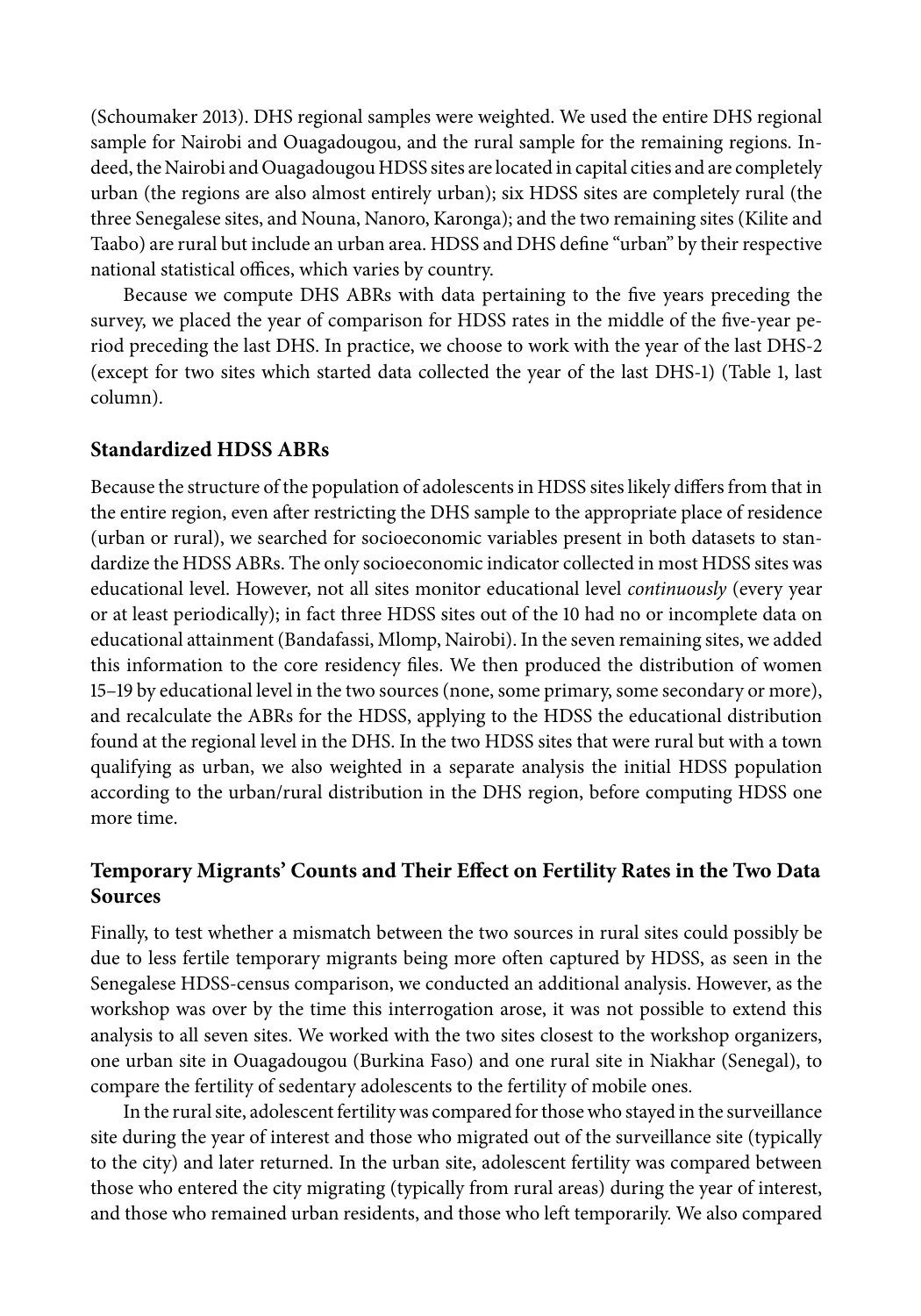

FIGURE 1 ABR in HDSS sites and DHS region without adjustments, SSA, 2009–2012

the share of "absent resident" (i.e., residents who did not sleep in the structure the night before) in these two sites and in the DHS at the regional level. We hypothesize that the share of temporary migrant (= absent resident) is notably larger in the two HDSS compared to the DHS region. We also hypothesize that the level of fertility among adolescent women migrating out of rural areas and those migrating in urban areas is lower than that of nonmigrant rural women, and that DHS ABRs will be close to that of nonmigrating women in the rural HDSS. Migration status is not supposed to make a difference in the urban site.

### **RESULTS**

#### **Large Differences in ABR Levels and Rates of ABR Decline at the Local Level**

There are large differences in ABRs across the 10 HDSS sites. ABRs range from a low of 26 births per 1000 women aged 15–19 old in Mlomp in Senegal and 27 per 1000 in Kilite, Ethiopia (i.e., close to the North American average in 2010–2015) to a high of 213 in Taabo in Côte d'Ivoire (i.e., higher than the average for SSA in the early 1970s) (Table 2). As expected, these differences are strongly linked to the share of young women who reached secondary level of education (correlation  $= -0.60$ ).

#### **Standardized ABRs Measured in the Rural HDSS Are Lower Than in the Corresponding DHS Region**

When comparing the basic ABRs calculated in the HDSS sites to those from the region of the DHS where the HDSS exists, no clear pattern emerged (Figure 1, Table 2). While ABRs are lower in most HDSS sites compared to the DHS region, ABRs are similar (within DHS confidence intervals) in Ouagadougou, Nairobi, and Niakhar, and ABR is much higher in the Taabo HDSS site.

As mentioned, this first comparison is relatively uninformative, since the majority of women in most HDSS sites are less educated relative to the average woman residing in the DHS region, although women in some HDSS are relatively close to the regional average in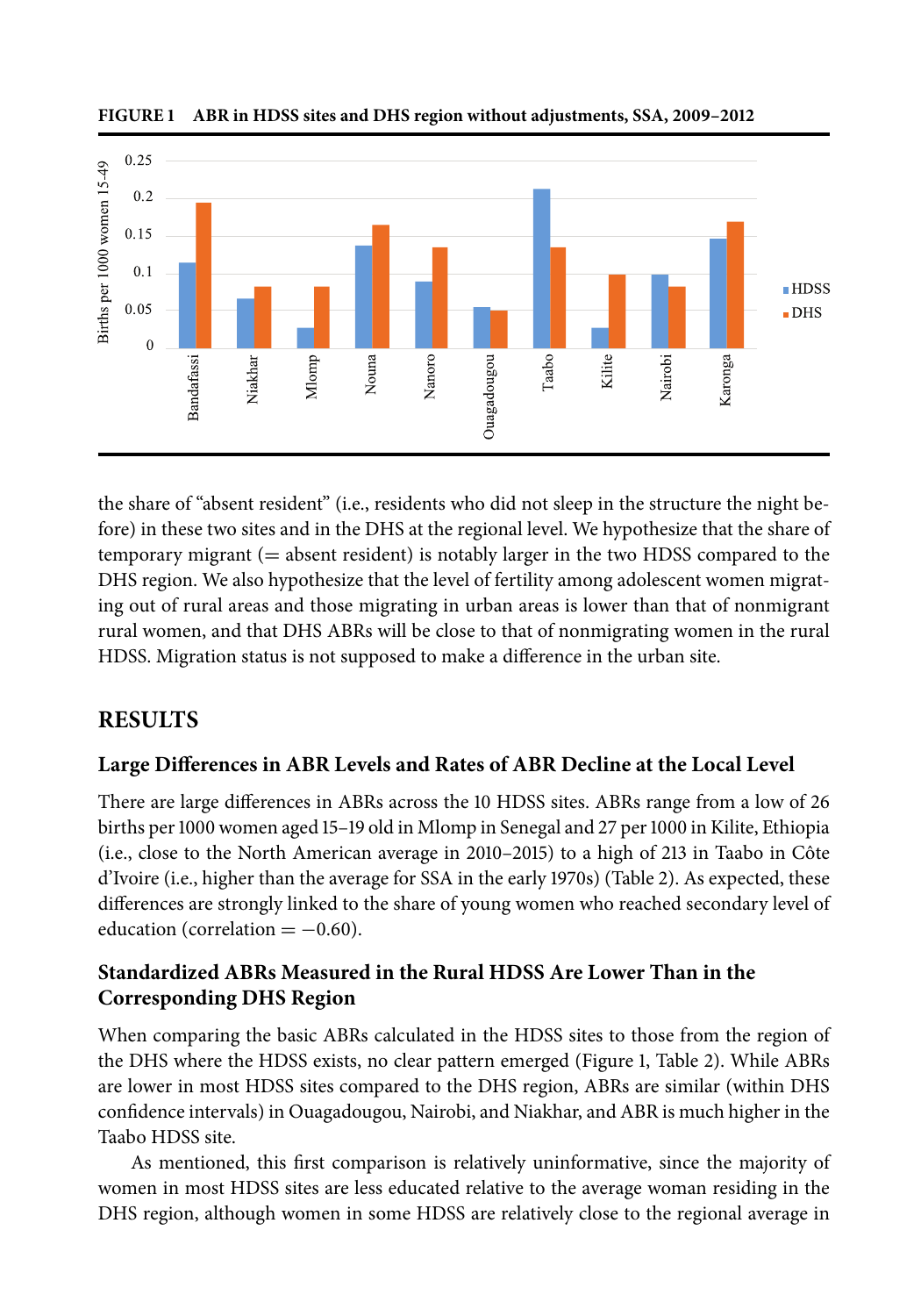

FIGURE 2 ABR in HDSS sites and DHS region SSA, 2009–2012, standardizing foreducation **and residence**

terms of education or even fare better than the region (Kilite) (data not shown). To account for these differences in educational levels, for seven HDSS sites with continuous data on women's education, we weighted the HDSS 15–19 population according to the educational distribution at the regional level and calculated standardized birth counts, and ABRs. At equivalent educational structure with the DHS region, Figure 2 and Table 2 show that the HDSS feature lower rates of adolescent childbearing in all rural sites (i.e., they are lower than the lower bound of the confidence interval around the DHS estimate). There is only one exception to this pattern: Ouagadougou, which is the only urban site remaining in this analysis, where the ABR calculated from the HDSS data is very close to that of the DHS.

Controlling for the educational distribution and residence in the HDSS across the seven sites, we find that the ABR is 39 percent lower in the HDSS than in its DHS region on average. When excluding Ouagadougou, the ABR in the six rural HDSS is 44 percent lower than in the corresponding DHS region on average, still controlling for education.

We tested another standardization by considering women's place of residence in the two sites, which were rural but contained a town. This standardization was irrelevant in the eight other sites, which were either fully rural or urban (given that we use the regional sample corresponding to that place of residence). In the two cases (Taabo in Côte d'Ivoire and Kilite in Ethiopia), the HDSS adolescent fertility rates computed when standardized by place of residence of the DHS region did not vary from the original measure. In other words, only a small share of the population is urban in these two HDSS areas.

#### **Do Fertility Rates Vary According to Migration Status? Results from One Rural and One Urban HDSS**

To test whether these differences could be linked to disproportionate out-migration of nonchildbearing women in rural areas, we first computed the fertility rates of temporarily outmigrating and nonmigrating adolescents in the rural HDSS of Niakhar in Senegal (in 2012).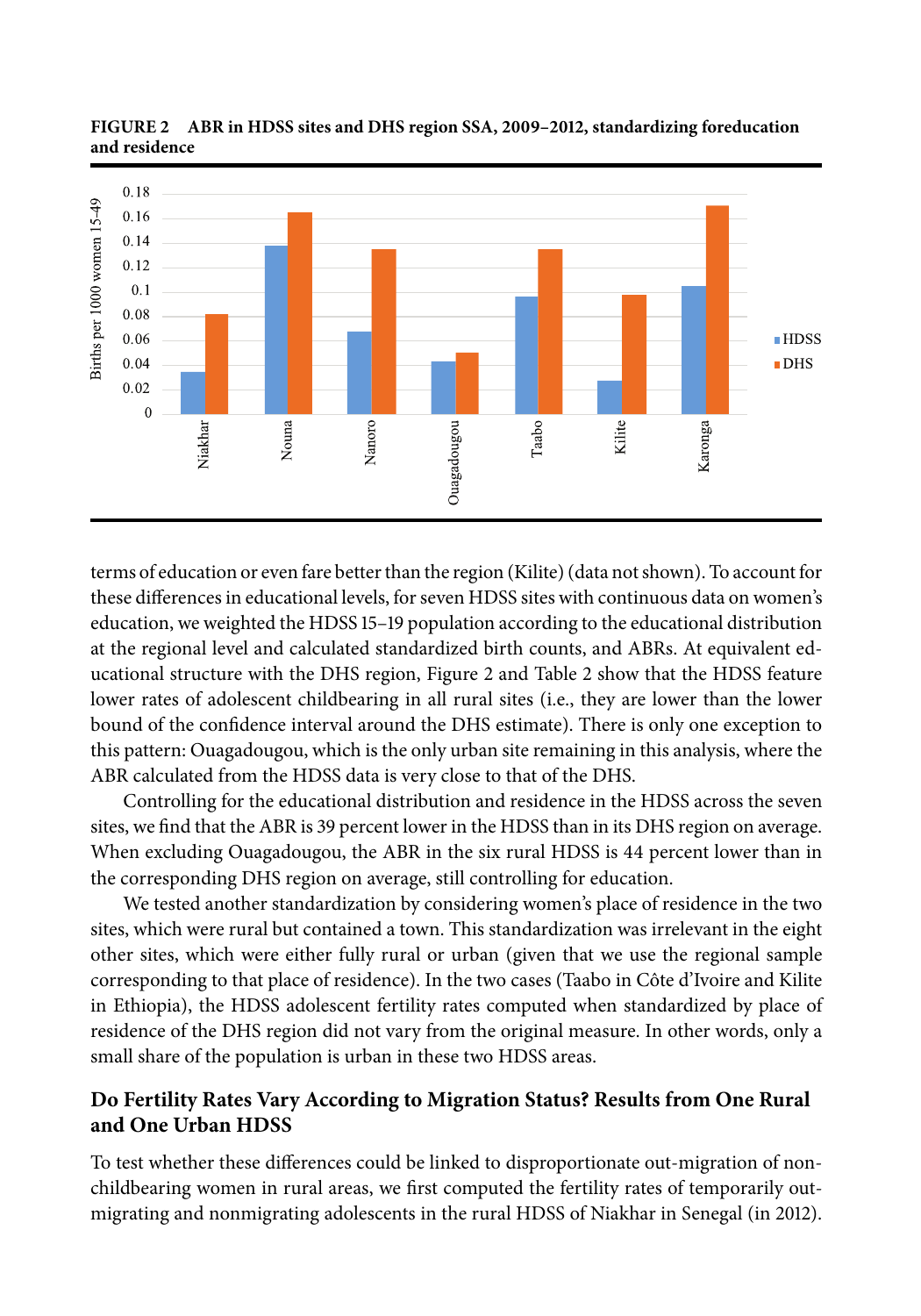**TABLE Fertility rates of adolescent women who are visitors, present residents and absent resident in the Niakhar HDSS )(and the Ouagadougou HDSS ()**

|                          | Niakhar HDSS (2012)      |                            |                      |              | Ouagadougou HDSS (2009) |                 |                        |              |  |
|--------------------------|--------------------------|----------------------------|----------------------|--------------|-------------------------|-----------------|------------------------|--------------|--|
| Women aged 15–19         | Visitors*                | <b>Present</b><br>resident | Absent<br>resident** | <b>Total</b> | Visitors <sup>#</sup>   | <b>Resident</b> | Absent<br>resident $#$ | <b>Total</b> |  |
| Distribution January 1st | -                        | 92.0%<br>2081              | 8.0%<br>182          | 100%<br>2263 | 5.6%<br>283             | 84.7%<br>4284   | 9.7%<br>488            | 100%<br>5055 |  |
| Distribution July 1st    | $\overline{\phantom{a}}$ | 82.5%<br>1840              | 17.5%<br>389         | 100%<br>2229 | 20.3%<br>1169           | 69.3%<br>3988   | 10.4%<br>597           | 100%<br>5754 |  |
| ABR                      | -                        | 93.3                       | 18.01                | 58.57        |                         | 5.62            | 4.93                   | 5.54         |  |

∗Not monitored in Niakhar.

∗∗Who were gone for more than one month that year and returned # who have resided for less than 6 months ## gone for less than six month and returned.

Table 3 shows that between 8 percent and 17.5 percent of adolescent were temporarily absent (for more than one month) in the Niakhar HDSS in 2012, depending on the month. The number of temporary migrants varies by season with young women leaving more often in the summer (long vacation) (Delaunay et al, 2016). In contrast, only 7.6 percent of women aged 15 to 19 did not sleep in the household the night before according to the DHS regional data (the DHS data collection went from the end of January to the end of October 2014). The fertility rate of young women in the HDSS who did not move in 2012 (93 per 1000) is much higher than the fertility rate of mobile adolescents (18 per 1000). The ABR of sedentary adolescents in the Niakhar HDSS is in fact close to the ABR measured in the DHS for the entire region for that period (81 per 1000).

To test whether in and out migration of young women do not alter local fertility rates in cities, we conducted a similar analysis for the Ouagadougou urban HDSS in Burkina Faso. It shows that the proportion of adolescents who are temporary out-migrants (in this case defined as members who did not sleep in the dwelling the night before but were absent for less than six months) is about 10 percent; this proportion does not vary by season. In the DHS data for that region and in 2010, the share of women 15 to 19 who did not sleep in the sampled dwelling structure the night before was 2.4 percent. Among recent in-migrants (who have not been sleeping in the dwelling for more than six months) in this site, young women who visit (mainly from rural areas) peak for the summer. We also observe that nonmobile adolescents and temporary out-migrants have comparable—and very low—birth rates. In addition, adolescents who arrived during that year and stayed for more than six months (the only visitors for which fertility is collected retrospectively) had similarly low fertility rates in their first six months of stay (result not shown).

#### **DISCUSSION**

In this study, we experimented with a collective workshop format, on the model of the IN-DEPTH cause-of-death analysis, to produce a series of standardized ABRs for African HDSS and compare them with DHS estimates. Ten out of 18 sites produced ABRs, and 7 out of 18 produced ABRs standardized by educational level and place of residence. The results confirmed the surprising finding from a recent HDSS-census comparison in Senegal: we found rural HDSS ABRs to be much lower than DHS estimates in the region (after controlling for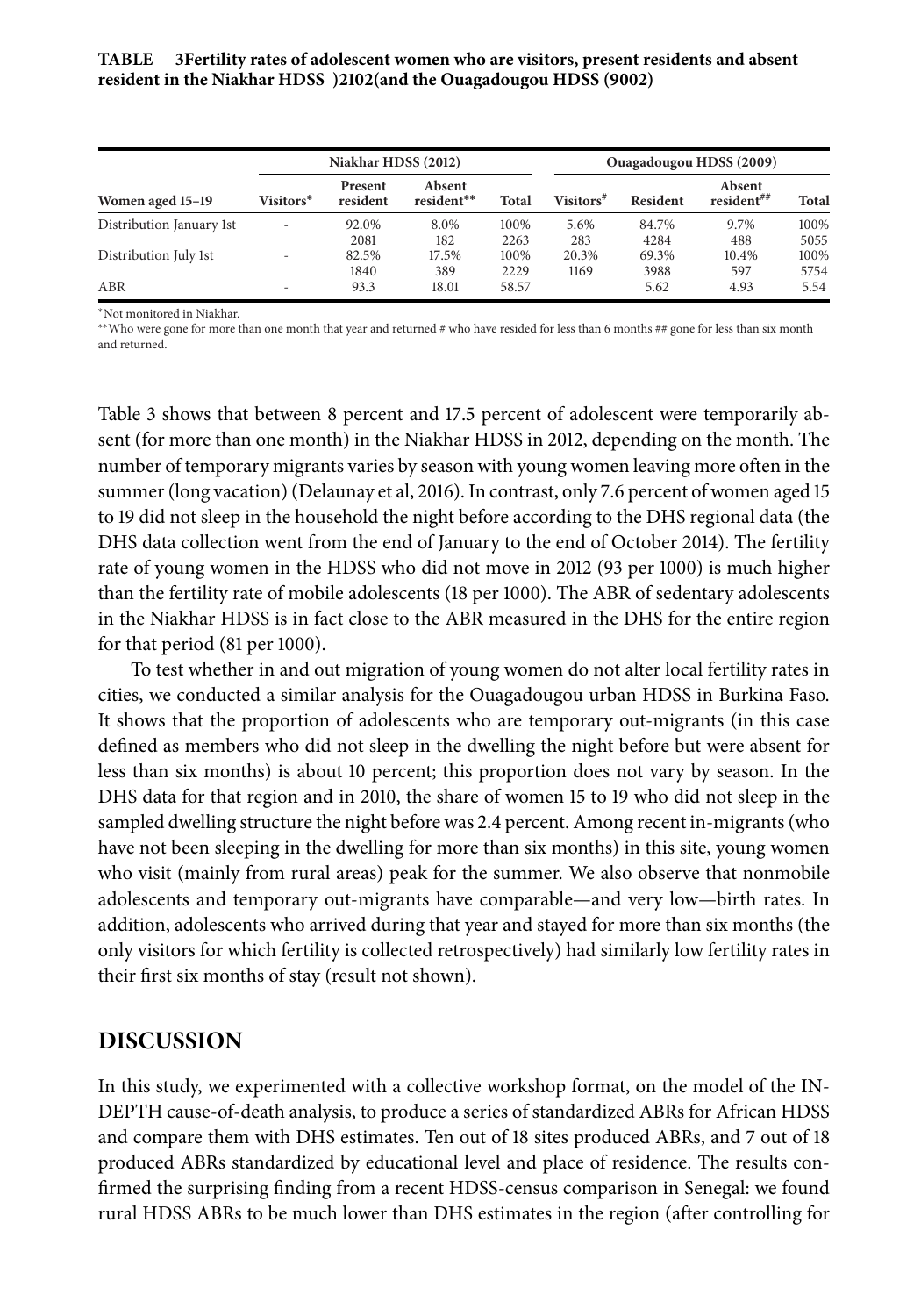the educational distribution), by 44 percent on average. But how robust is this result? The DHS recently published guidelines to assist analysts in comparing DHS fertility and mortality estimates with other data sources (Pullum, Assaf, and Staveteig, 2017). According to these guidelines, the two compared estimates need to cover the same territory and identical calculation method such as births in the last two years or last three years. Even when these conditions are met, random variations as well as differences in the sampling strategy or questionnaire wording could lead to differences in the estimates. In the present study, none of these conditions are met. The respondent is a household referent in the HDSS (also reporting on temporarily absent household members), the respondent is the woman herself in the DHS; the questionnaire is different (although both collect birth histories). The methods of calculation diverge: births to all resident women divided by women-years of all resident women, present or absent in the HDSS; retrospective rates over the last five years for present residents interviewed in the DHS. The period is not exactly the same (five years preceding the DHS and the year in the middle of this five-year period for the HDSS).

To tackle the difference in the area covered, and to render the two populations more comparable, we standardized by educational level (in three groups) and residence (urban vs. rural). Even after these controls, there is no guarantee that the population of teenagers in the HDSS is similar to those in the entire region, due to the possible presence in the site of a local industry, a road heavily used for transportation, circumscribed migration flows, or localized norms linked to specific religious group for example. However, the HDSS researchers know their areas well and did not highlight any specificities of that sort; also, none of the sites hosted a health experiment which could have impacted fertility rates. While the comparison undertaken here is certainly only an approximation, it is striking that fertility rates measured in the HDSS and in the DHS region were found to be very close (much closer than the large confidence intervals would allow) in a number of instances, namely for the two urban areas and for nonmigrating residents in one rural site, as hypothesized.

#### **CONCLUSION**

The present study makes three contributions. First, the collective workshop format did not prove to be ideal for conducting comparative secondary analysis with INDEPTH's fertility data; the number of participating sites trickled from 18 to 10 to 7 to 2 during the process of analysis. Research visits at sites and the development of links with specific sites remains a workable alternative, but this approach limits the comparison to a few sites. Our work also highlights an important structural weakness of INDEPTH data, which diminishes interest in using it in fertility studies: the lack of continuous and "core" (mandatory) socioeconomic indicators. INDEPTH sites need to make an effort to continuously capture data on education in all sites; they also need to collect data on other basic socioeconomic indicators, such as household assets. Demographic indicators on marital status and parity and more specifically, the rank of each birth, are also missing from most sites. As there is a great deal of socioeconomic inequality within low-income countries, studies of vital rates—including in HDSS sites—cannot be undertaken without a consideration for this diversity. The Sustainable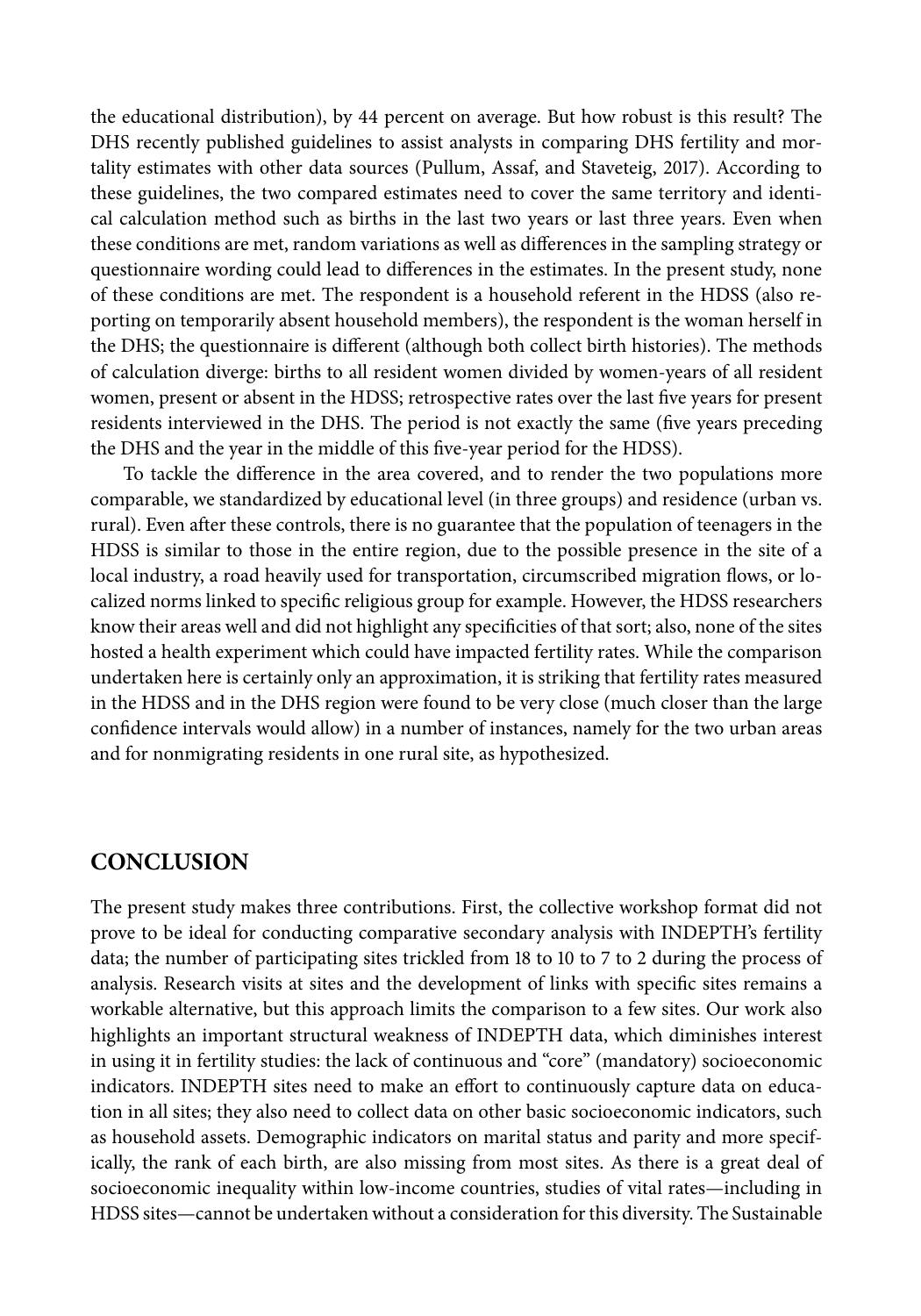Development Goals indicators, at any rate, call for a systematic disaggregation of indicators by socioeconomic status.

Second, we show that adolescent fertility rates measured in six rural HDSS are 44 percent lower than the ABRs measured in their DHS regions, controlling for education and residence. We exclude the idea of widespread births omissions in the HDSSs, given that this source of data has been shown to be of good quality in all documented comparisons. The difference seems linked rather, as suggested by a recent census-HDSS comparison in Senegal (Ndiaye et al. 2018), to the inclusion of nonsedentary young women and of their lower fertility in the HDSS databases. We supposed this would make a difference in rural sites (where child-free young women temporarily move to the city and the other stay to have children) but not in urban sites (where temporary out-migrant have the same low reproductive behaviors than sedentary urban dwellers): we were able to check this point for two sites.

While the comparison strategy used here is rough and needs to be improved on, and while many more rural INDEPTH sites need to compute their fertility rates by migratory status before we can conclude, these first results, following Ndiaye et al. (2018), definitely open a possibility. They suggest that the DHS—and other cross-sectional data collection operations may give a somewhat exaggerated picture of adolescent fertility levels in African rural areas where temporary migration is widespread. By omitting some childfree young women who are gone temporarily from their calculations, adolescent fertility may appear larger in crosssectional sources than it is in reality. The DHS (or other cross-sectional) measures are not wrong per se, as they amount to a measure a fertility rates in a population that is closer to the "de facto" population (who slept the night before in the housing unit). National measures of fertility rates in the DHS in particular are not affected by the possible bias discussed here, related to temporary internal migration flows. However, our results raise the question of the description of rural levels and rural–urban fertility differentials in African countries where populations are highly mobile. In other words, retrospective ABRs that will be measured in a few years from women at the end of their reproductive time may be lower than expected given contemporary period fertility rates in rural Africa.

The third and last take-home messages from these results is that adolescent childbearing, like the unmet sexual and reproductive health needs of adolescents and overall development levels, are tremendously uneven in sub-Saharan Africa today at lower geographic levels. HDSS sites in the INDEPTH network represent this diversity and are therefore great places not only to study it, but also to test interventions aimed at bettering youth sexual and reproductive health in a variety of African contexts.

#### **REFERENCES**

- Beauchemin, Cris, and Philippe Bocquier. 2004. "Migration and Urbanisation in Francophone West Africa: An Overview of the Recent Empirical Evidence." *Urban Studies* 41(11): 2245–2272.
- Beguy, Donatien, Patricia Elung'ata, Blessing Mberu, Clement Oduor, Marylene Wamukoya, Bonface Nganyi, and Ezeh Alex. 2015. "Health & Demographic Surveillance System Profile: The Nairobi Urban Health and Demographic Surveillance System (NUHDSS)." *International Journal of Epidemiology* 44(2): 462–471.

Beguy, Donatien, Joyce Mumah, and Lindsey Gottschalk. 2014. "Unintended Pregnancies among Young Women Living in Urban Slums: Evidence from a Prospective Study in Nairobi City, Kenya." *PLoS One* 9(7): e101034.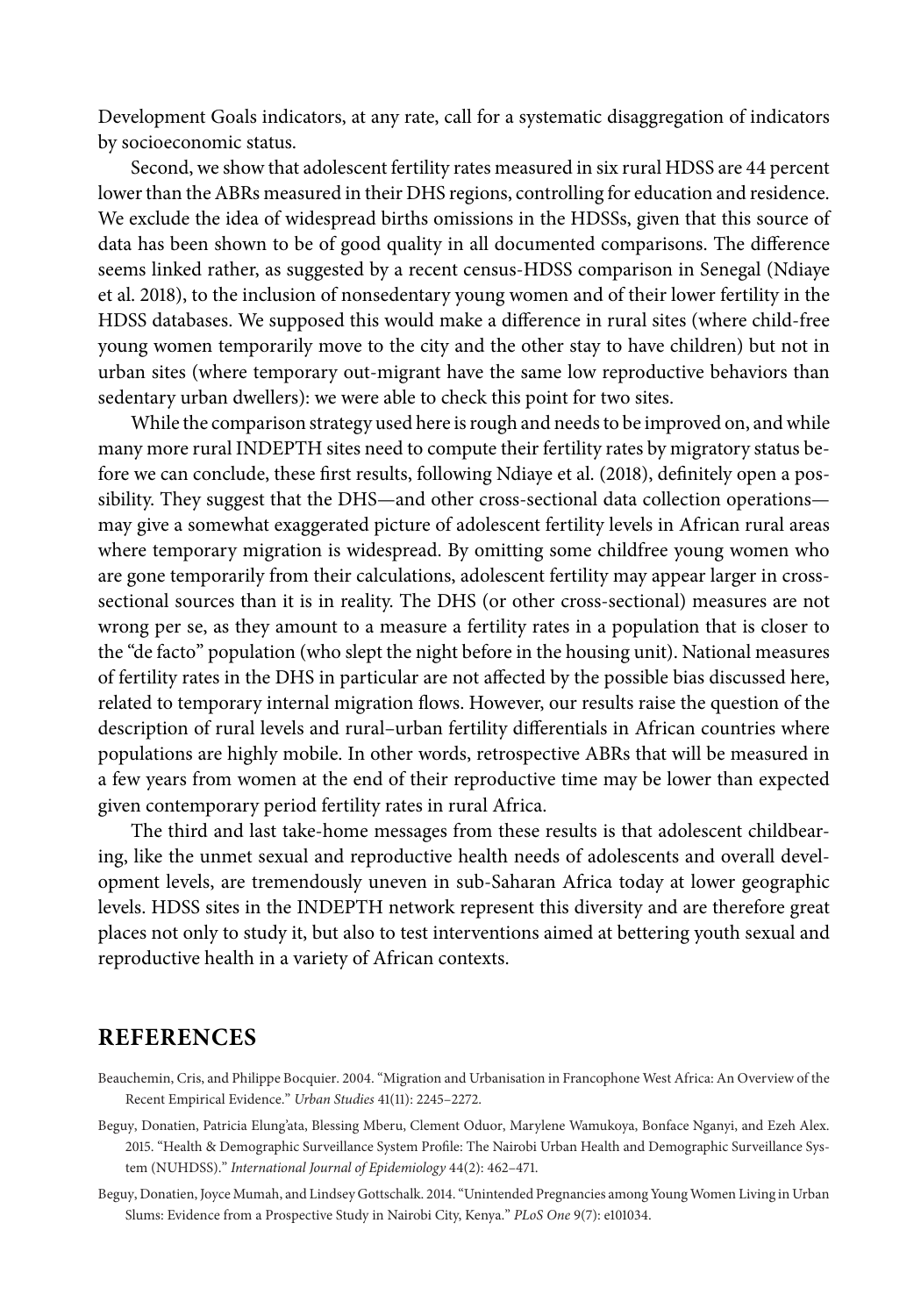- Bocquier, Philippe, Caren Ginsburg, Kobus Herbst, Osman Sankoh, and Mark A. Collinson. 2017. "A Training Manual for Event History Data Management Using Health and Demographic Surveillance System Data." *BMC Research Notes* 10(1): 224.
- Byass, Peter, Don de Savigny, and Alan D. Lopez. 2014. "Essential Evidence for Guiding Health System Priorities and Policies: Anticipating Epidemiological Transition in Africa." *Global Health Action* 7(1): 23359.
- Coyne, Claire A., and Brian M. D'Onofrio. 2012. "Some (but not much) Progress toward Understanding Teenage Childbearing: A Review of Research from the Past Decade." *Advances in Child Development and Behavior* 42: 113–152.
- Crampin, Amelia C., Albert Dube, Sebastian Mboma, Alison Price, Menard Chihana, Andreas Jahn, Angela Baschieri,Anna Molesworth, Elnaeus Mwaiyeghele, Keith Branson, Sian Floyd, Nuala McGrath, Paul E. M. Fine, Neil French, Judith R. Glynn, and Zaba Basia, et al. 2012. "Profile: The Karonga Health and Demographic Surveillance System." *International Journal of Epidemiology* 41(3): 676–685.
- Delaunay, Valérie, Laetitia Douillot, Aldoumia Diallo, Djibril Dione, Jean-François Trape, Oleg Medianikov, Didier Raoult, and Cheikh Sokhna. 2013. "Profile: The Niakhar Health and Demographic Surveillance System." *International Journal of Epidemiology* 42(4): 1002–1011.
- Delaunay, Valérie, Engeli Emmanuelle, Régine Franzetti, Guillaume Golay, Aurore Moulay, and Claudine Sauvain-Dugerdil. 2016. "La migration temporaire des jeunes au Sénégal. Un facteur de résilience des sociétés rurales sahéliennes ?" *Afrique Contemporaine* 259: 75–94.
- Derra, Karim, Eli Rouamba, Adama Kazienga, Sayouba Ouedraogo, Marc C. Tahita, Hermann Sorgho, Innocent Valea and Halidou Tinto. 2012. "Profile: The Nanoro Health and Demographic Surveillance System." *International Journal of Epidemiology* 41(5): 1293–1301.
- Garenne, Michel, Mark A. Collinson, Chodziwadziwa W. Kabudula, F. Xavier Gómez-Olivé, Kathleen Kahn, and Tollman Stephen. 2016. "Improving Completeness of Birth and Death Registration in Rural Africa." *The Lancet Global Health* 4(9): e604–e605.
- Gargano, Julia W., Kayla Laserson, Hellen Muttai, Frank Odhiambo, Vincent Orimba, Mirabelle Adamu-Zeh, John Williamson, Maquins Sewe, Lennah Nyabiage, Karen Owuoe, Dita Broz, Barbara Marston, and Marta Ackers. 2012. "The Adult Population Impact of HIV Care and Antiretroviral Therapy in a Resource Poor Setting, 2003–2008." *Aids* 26(12): 1545– 1554.
- Hampshire, Kate. 2002. "Fulani on the Move: Seasonal Economic Migration in the Sahel as a Social Process." *Journal of Development Studies* 38(5): 15–36.
- Heckert, Jessica, and Madeleine Short Fabic. 2013. "Improving Data Concerning Women's Empowerment in Sub-Saharan Africa." *Studies in Family Planning* 44(3): 319–344.
- Helleringer, Stéphane, Gilles Pison, Bruno Masquelier, Almamy Malick Kanté, Laeticia Douillot, Géraldine Duthé, Cheikh Sokhna, and Valérie Delaunay. 2014. "Improving the Quality of Adult Mortality Data Collected in Demographic Surveys: Validation Study of a New Siblings' Survival Questionnaire in Niakhar, Senegal." *PLoS Medicine* 11(5): e1001652.
- Hertrich, Véronique, and Marie Lesclingand. 2013. "Adolescent Migration in Rural Africa as a Challenge to Gender and Intergenerational Relationships: Evidence from Mali." *The Annals of the American Academy of Political and Social Science* 648(1): 175–188.
- INDEPTH. 2008. *INDEPTH Resource Kit for Demographic Surveillance Systems*. [http://www.indepth-network.org/Resource%](http://www.indepth-network.org/Resource%20Kit/INDEPTH%20DSS%20Resource%20Kit/INDEPTH%20DSS%20Resource%20Kit.htm) [20Kit/INDEPTH%20DSS%20Resource%20Kit/INDEPTH%20DSS%20Resource%20Kit.htm.](http://www.indepth-network.org/Resource%20Kit/INDEPTH%20DSS%20Resource%20Kit/INDEPTH%20DSS%20Resource%20Kit.htm) Accessed January 7, 2020.
- Kone, Siaka, Nahoua Baikoro, Yao N'Guessan, Fabienne N. Jaeger, Kigbafori D. Silué, Thomas Fürst, Eveline Hürlimann, Mamadou Ouattara, Marie-Chantal Séka, Nicaise A. N'Guessan, Emmanuel L. Esso, Fabien Zouzou, Louis I. Boti, Prosper T. Gonety, Lukas G. Adiossan, Daouda Dao, Andres B. Tschannen, Thomas von Stamm, Bassirou Bonfoh, Marcel Tanner, Jürg Utzinger, and Eliézer N'Goran, et al. 2014. "Health & Demographic Surveillance System Profile: The Taabo Health and Demographic Surveillance System, Côte d'Ivoire." *International Journal of Epidemiology* 44(1): 87–97.
- Konseiga, Adama. 2007. "Household Migration Decisions as Survival Strategy: The Case of Burkina Faso." *Journal of African Economies* 16(2): 198–233.
- Lesclingand, Marie. 2011. "Migrations des jeunes filles au Mali: exploitation ou émancipation?" *Travail, Genre et Sociétés* 25: 23–40.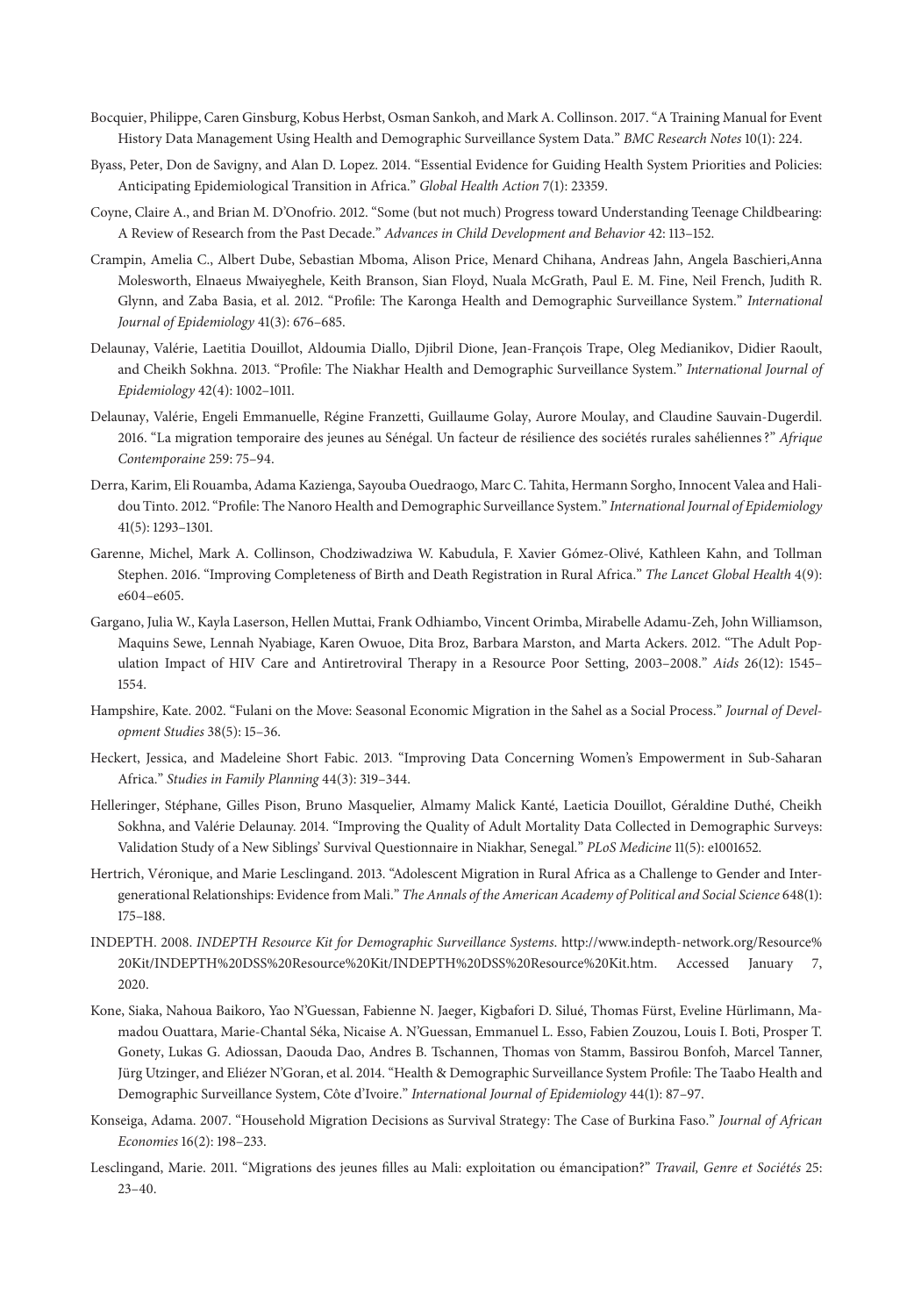- Mukasa, Oscar, Hildegalda P. Mushi, Nicolas Maire, Amanda Ross, and Don de Savigny. 2017. "Do Surveys with Paper and Electronic Devices Differ in Quality and Cost? Experience from the Rufiji Health and Demographic Surveillance System in Tanzania." *Global Health Action* 10(1): 1387984.
- Ndiaye, Cheikh Tidiane, Bruno Masquelier, Gilles Pison, Ndèye Binta Diémé, Samba Ndiaye, Valérie Delaunay, Ibrahima Diouf, Ousmane Ndiaye, Paul Senghor, and Pape Niokhor Diouf. 2018. "Évaluation externe des données de recensement au Sénégal par l'utilisation des données d'observatoires de population." In: Niakhar, mémoires et perspectives. Recherches pluridisciplinaires sur le changement en Afrique, edited by Valérie Delaunay, Alice Desclaux, and Cheikh Sokhna, 401–423. Marseille and Dakar: Éditions de l'IRD and L'Harmattan Sénégal.
- Nove, Andrea, Zoë Matthews, Sarah Neal, and Alma Virginia Camacho. 2012. "Maternal Mortality in Adolescents Compared with Women of Other Ages: Evidence from 144 Countries." *The Lancet Global Health* 2(3): e155-e164
- Phillips, James F., Ruth Simmons, J. Chakraborty, and A. I. Chowdhury.1984. "Integrating Health Services into an MCH-FP Program: Lessons from Matlab, Bangladesh." *Studies in Family Planning* 15(4): 153–161.
- Pison, Gilles, Baptiste Beck, Ousmane Ndiaye, Papa N. Diouf, Paul Senghor, Géraldine Duthé, Laurence Fleury, Cheikh Sokhna, and Valérie Delaunay. 2018. "Profile: Mlomp Health and Demographic Surveillance System (Mlomp HDSS), Senegal." *International Journal of Epidemiology* 47(4): 1025–1033.
- Pison, Gilles, Laetitia Douillot, Almamy M. Kante, Ousmane Ndiaye, Papa N. Diouf, Paul Senghor, Cheikh Sokhna, and Valérie Delaunay. 2014. "Health & Demographic Surveillance System Profile: Bandafassi Health and Demographic Surveillance System (Bandafassi HDSS), Senegal." *International Journal of Epidemiology* 43(3): 739–748.
- Pongi, Nyuba Roger. 2018. Migration et Fécondité en Afrique Subsaharienne:Aanalyse Comparée des Données des Observatoires de Population Urbains et Ruraux au Burkina Faso. Doctoral dissertation. Université Catholique de Louvain
- Pullum, Thomas W., and Stan Becker. 2014. *Evidence of Omission and Displacement in DHS Birth Histories*. DHS Methodological Reports No. 11. Rockville, MD: ICF International.
- Pullum, Thomas W., and Sarah Staveteig. 2017. *An Assessment of the Quality and Consistency of Age and Date Reporting in DHS Surveys, 2000-2015.* DHS Methodological Report No. 19. Rockville, MD: ICF.
- Pullum, Thomas W., Shireen Assaf, and Sarah Staveteig. 2017. *Comparisons of DHS Estimates of Fertility and Mortality with Other Estimates*. DHS Methodological Reports No. 21. Rockville, MD: ICF.
- Rossier, Clémentine, Abdramane Soura, Banza Baya, Georges Compaoré, Bonayi Dabiré, Santos Stéphanie Dos, Géraldine Duthé, Bilampoa Gnoumou, Jean-François Kobiané, Seni Kouanda, Bruno Lankoandé, Thomas Legrand, Cheikh Mbacke, Roch Millogo, Nathalie Mondain, Mark Montgomery, Aude Nikiema, Idrissa Ouili, Sarah Randall, Gabriel Sangli, Bruno Schoumaker, Younoussi Zourkaleini. et al. 2012. "Profile: The Ouagadougou Health and Demographic Surveillance System." *International Journal of Epidemiology* 41(3): 658–666.
- Sankoh, Osman, and Peter Byass. 2012. "The INDEPTH Network: Filling Vital Gaps in Global Epidemiology." *International Journal of Epidemiology* 41(3): 579–588.
- Sauvain-Dugerdil, Claudine. 2013. "Youth Mobility in an Isolated Sahelian Population of Mali." *The Annals of the American Academy of Political and Social Science* 648(1): 160–174.
- Schoumaker, Bruno. 2013. "A Stata Module for Computing Fertility Rates and TFRs from Birth Histories: TFR2." *Demographic Research* 28: 1093–1144.
- Schoumaker, Bruno. 2014. Quality and Consistency of DHS Fertility Estimates, 1990 to 2012. DHS Methodological Reports No. 12. Rockville, MD: ICF International.
- Sié, Ali, Valérie R. Louis, Adjama Gbangou, Olaf Müller, Louis Niamba, Gabriele Stieglbauer, Maurice Yé, Bocar Kouyaté, Rainer Sauerborn, and Becher Heiko. 2010. "The Health and Demographic Surveillance System (HDSS) in Nouna, Burkina Faso, 1993–2007." *Global Health Action* 3(1): 5284.
- Soura, Abdramane, and Clémentine Rossier. 2019. "L'Observatoire de Population de Ouagadougou : Généralités, dynamique et profil sociodémographique." In Inégalités de Santé à Ouagadougou. Résultats d'un Observatoire de Population Urbain au Burkina Faso, edited by Clémentine Rossier, Abdramane Soura, and Géraldine Duthé, 37–70. Collection Grandes Enquêtes 6. Paris: Editions de l'INED.
- Streatfield, P. Kim,Wassif A. Khan, Abbas Bhuiya, Nurul Alam, Ali Sié, Abdramane B. Soura, Bassirou Bonfoh, Eliezer K. Ngoran, BerheWeldearegawi, Momodou Jasseh, Abraham Gyapong Oduro, Kant Margaret, Juvekar Shashi,Wilopo Sanjay,Williams